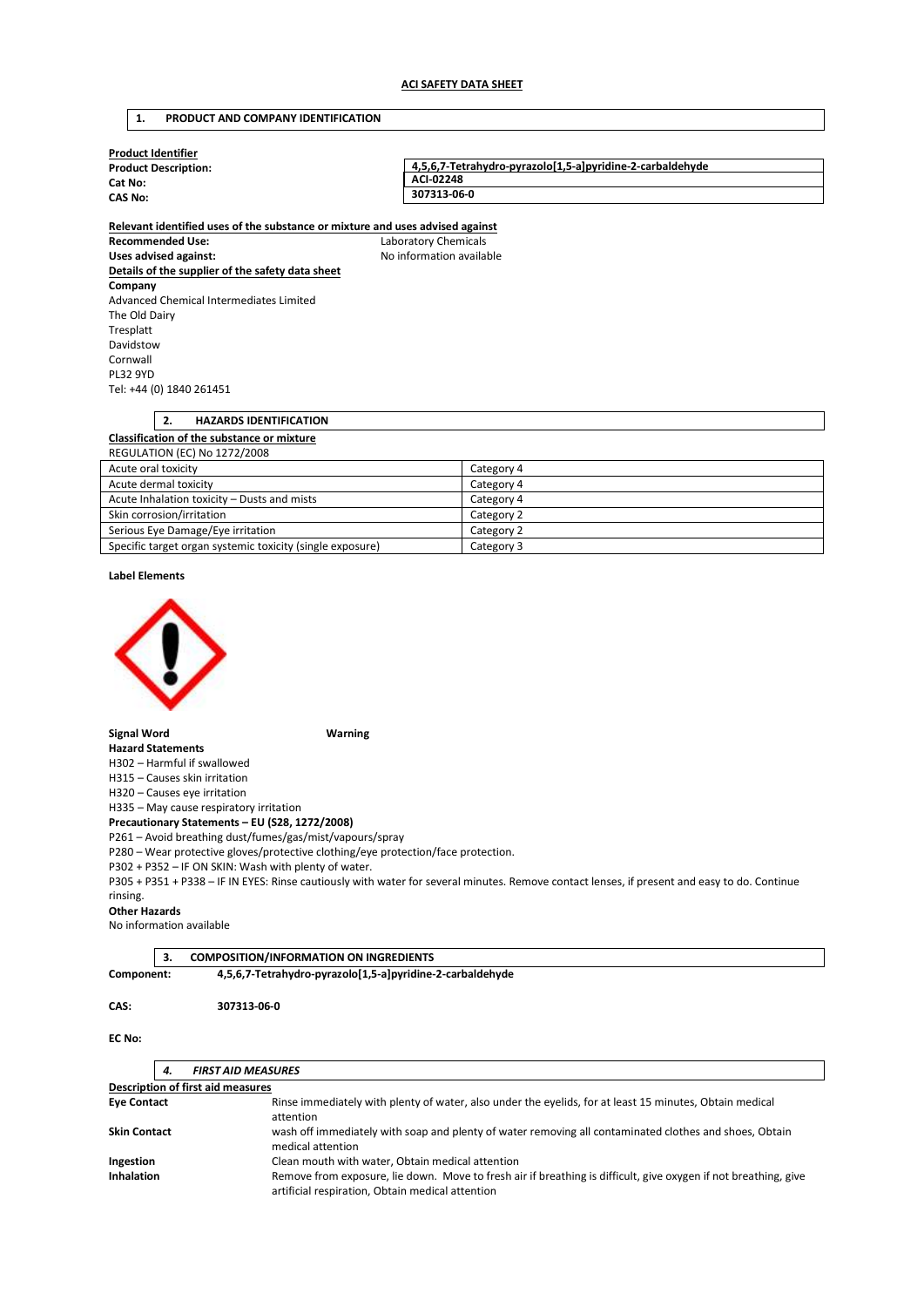# **5. FIRE-FIGHTING MEASURES**

## **Extinguishing media**

**Suitable Extinguishing Media** 

Water spray Carbon dioxide (CO2) Dry chemical foam

**Extinguishing media which must not be used for safety reasons** 

No information available

**Special hazards arising from the substance or mixture** 

Thermal decomposition can lead to release of irritating gases and vapours

# **Advice for fire-fighters**

As in any fire, wear self-contained breathing apparatus pressure-demand, MSHA/NIOSH (approved or equivalent) and full protective gear.

| <b>ACCIDENTAL RELEASE MEASURES</b><br>6.                                      |                                                                                                                                                  |
|-------------------------------------------------------------------------------|--------------------------------------------------------------------------------------------------------------------------------------------------|
| Personal precautions, protective equipment and emergency procedures           |                                                                                                                                                  |
| Ensure adequate ventilation                                                   |                                                                                                                                                  |
| <b>Environmental precautions</b>                                              |                                                                                                                                                  |
| Prevent further leakage or spillage if safe to do so                          |                                                                                                                                                  |
| Methods and material for containment and cleaning up                          |                                                                                                                                                  |
|                                                                               | Sweep up or spillage and collect in suitable container for disposal. Use suitable absorbent if required. Do not let this chemical enter the      |
| environment                                                                   |                                                                                                                                                  |
|                                                                               |                                                                                                                                                  |
| <b>HANDLING AND STORAGE</b><br>7.                                             |                                                                                                                                                  |
| <b>Precautions for Safe Handling</b>                                          |                                                                                                                                                  |
|                                                                               | Avoid contact with skin and eyes. Do not breath dust. Do not breath vapours or spray mist. Do not ingest                                         |
| <b>Conditions for Safe Storage, including any incompatibilities</b>           |                                                                                                                                                  |
| Keep in a dry, cool and well-ventilated place. Keep container tightly closed. |                                                                                                                                                  |
| <b>EXPOSURE CONTROLS/PERSONAL PROTECTION</b><br>8.                            |                                                                                                                                                  |
| <b>Control Parameters</b>                                                     |                                                                                                                                                  |
| <b>Exposure limits</b>                                                        | Not applicable                                                                                                                                   |
| Derived No Effect Level (DNEL)                                                | No information available                                                                                                                         |
| <b>Predicted No Effect Concentration</b>                                      | No information available                                                                                                                         |
| (PNEC)                                                                        |                                                                                                                                                  |
|                                                                               |                                                                                                                                                  |
| <b>Exposure Controls</b>                                                      |                                                                                                                                                  |
| <b>Engineering Measures</b>                                                   | Ensure adequate ventilation, especially in confined areas. Ensure that eyewash stations<br>and safety showers are close to workstation location. |
| <b>Personal Protective Equipment</b>                                          |                                                                                                                                                  |
| Eye protection<br>1.                                                          | Goggles                                                                                                                                          |
| 2.<br><b>Hand protection</b>                                                  | Protective gloves                                                                                                                                |
| Skin and body protection<br>3.                                                | Wear appropriate protective gloves and clothing to prevent skin exposure                                                                         |
| <b>Respiratory protection</b><br>4.                                           | Follow the OSHA respirator regulations found in 29 CFR 1910.134 OR European Standard                                                             |
|                                                                               | EN 149. Use a NIOSH/MSHA or European Standard EN 149 approved respirator                                                                         |
|                                                                               | if exposure limits are exceeded or if irritation or other symptoms are experienced.                                                              |
|                                                                               |                                                                                                                                                  |
| <b>Hygiene Measures</b>                                                       | Handle in accordance with good industrial hygiene practice                                                                                       |
| <b>Environmental Exposure Controls</b>                                        | No information available                                                                                                                         |
|                                                                               |                                                                                                                                                  |

**9. PHYSICAL AND CHEMICAL PROPERTIES** 

| <b>Physical State</b>      | Liquid          |
|----------------------------|-----------------|
| Appearance                 | Yellow oil      |
| <b>Boiling Point/Range</b> |                 |
| <b>Melting Point/Range</b> |                 |
| <b>Flash Point</b>         |                 |
| <b>Molecular Formula</b>   | <b>C8H10N2O</b> |
| <b>Molecular Weight</b>    | 150.18          |
|                            |                 |

# **10. STABILITY AND REACTIVITY**

**Reactivity Chemical Stability**  Stable under normal conditions **Possibility of Hazardous Reactions**  Hazardous Polymerization and the Society of the No information available<br>Hazardous Reactions available No information available No information available **Conditions to Avoid**  Incompatible products. Heat. **Incompatible Materials**  Acids, bases, strong oxidizing agents, strong reducing agents, **Hazardous Decomposition Products**  In combustion emits toxic fumes.